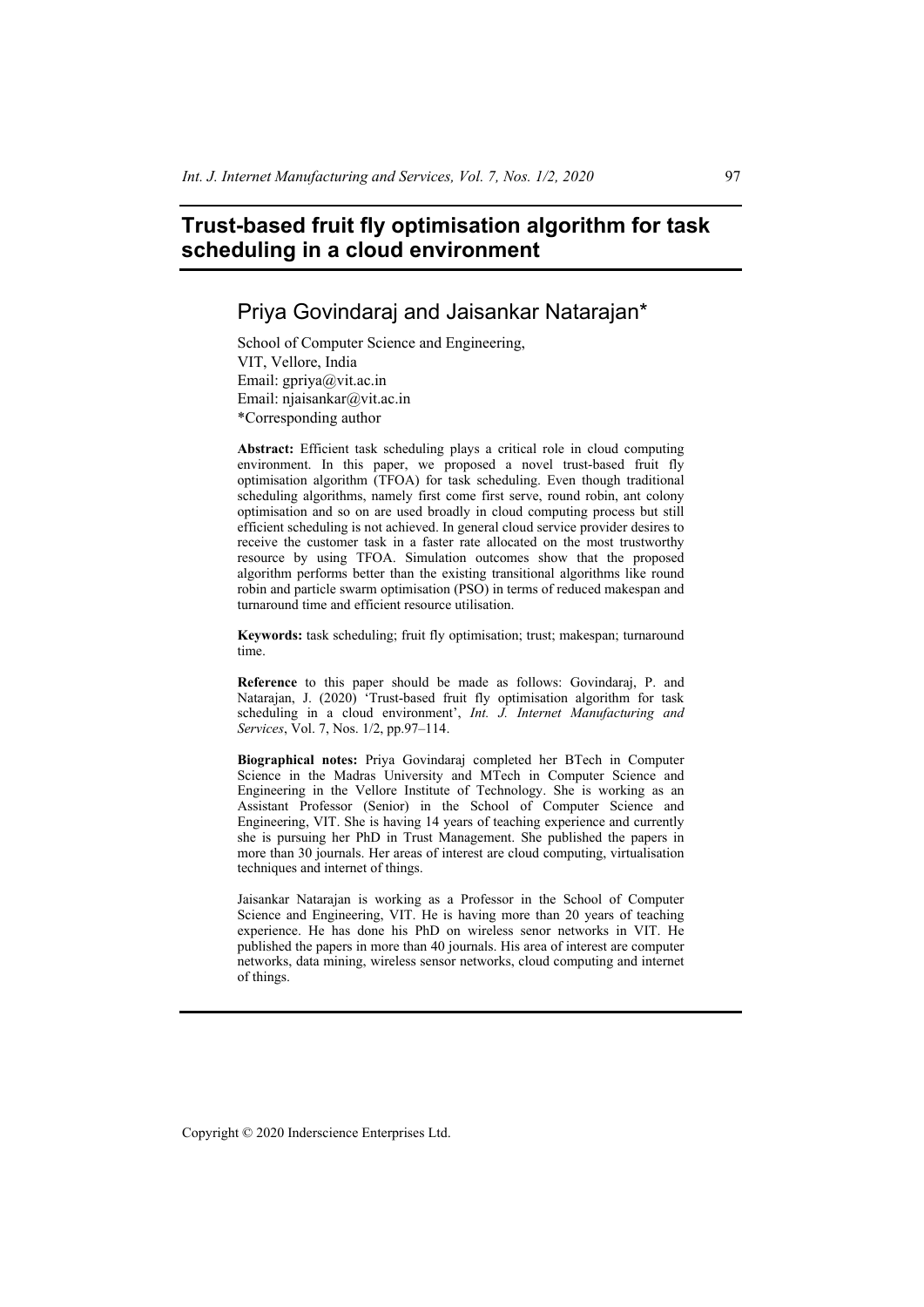## **1 Introduction**

Cloud computing is an evolving technology among several traditional computing paradigms such as grid computing, cluster computing and ubiquitous computing. It is mainly used in a distributed environment which is made up of numerous data centres, load balancers, servers and so on. It provides the services with high availability and the resources are scalable according to the customer need. Though there is a huge development in the cloud computing, but still efficient task scheduling is the challenging problem in a distributed environment.

Scheduling allows optimum allocation of resources among several given tasks in a finite time to attain preferred quality of service scheduling problems involves tasks that should be reserved on resources focus to some restrictions to enhance some objective function. The main objective is to construct a schedule that specifies the resource on which the task execution should take place (Karger et al., 1998). According to the deployment model of a cloud, scheduling procedures in a cloud computing system will be different.

Kumari and Monika (2015) have stated that scheduling is a procedure which is used to improve the job execution time. Scheduling is in charge for selecting the best appropriate resources by considering some parameters to execute the task. In order to gain profit for both cloud users and providers, an efficient scheduling should be done. Błażewicz et al. (2013) and Leung (2004) have defined the "scheduling as finding an optimum solution to schedule the set of tasks  $T = \{T_1, T_2, ..., T_n\}$  on set of m machines  $M = \{M_1, M_2, ..., M_m\}$  with respect to set of predefined constraints and dimensions".

Optimisation problem are widely used in the field of science, engineering and finance. Over a decade to solve those problems, stochastic algorithms namely GA, ant colony optimisation, simulated annealing, and particle swarm optimisation (PSO) have been developed as they are flexible to find the solution. These algorithms are difficult to understand and have complex computational processes. To overcome this, new stochastic algorithm fruit fly optimisation algorithm (FOA) is developed by wan Tsao Pan in the year 2011. It is developed from the food searching behaviour of drosophila fruit fly. Compared to other algorithms FOA is easy to understand and requires simple parameters for computational process.

This paper mainly focused on tasks scheduling which is done by using TFOA. Our proposed TFOA is more efficient than other algorithms with respect to task scheduling. TFOA outperforms when compared to benchmark algorithms by means of reduced and makespan, turnaround time (TAT) with efficient utilisation of cloud resources. Henceforth, the main contributions in this paper are mentioned below:

- 1 A trust management model is designed for evaluating the trust value of a resource.
- 2 A novel TFOA is considered for effective task scheduling and schedule the tasks on the most reliable resource in the cloud.
- 3 Performance evaluation of proposed algorithms with traditional algorithms in terms of makespan, TAT and response time.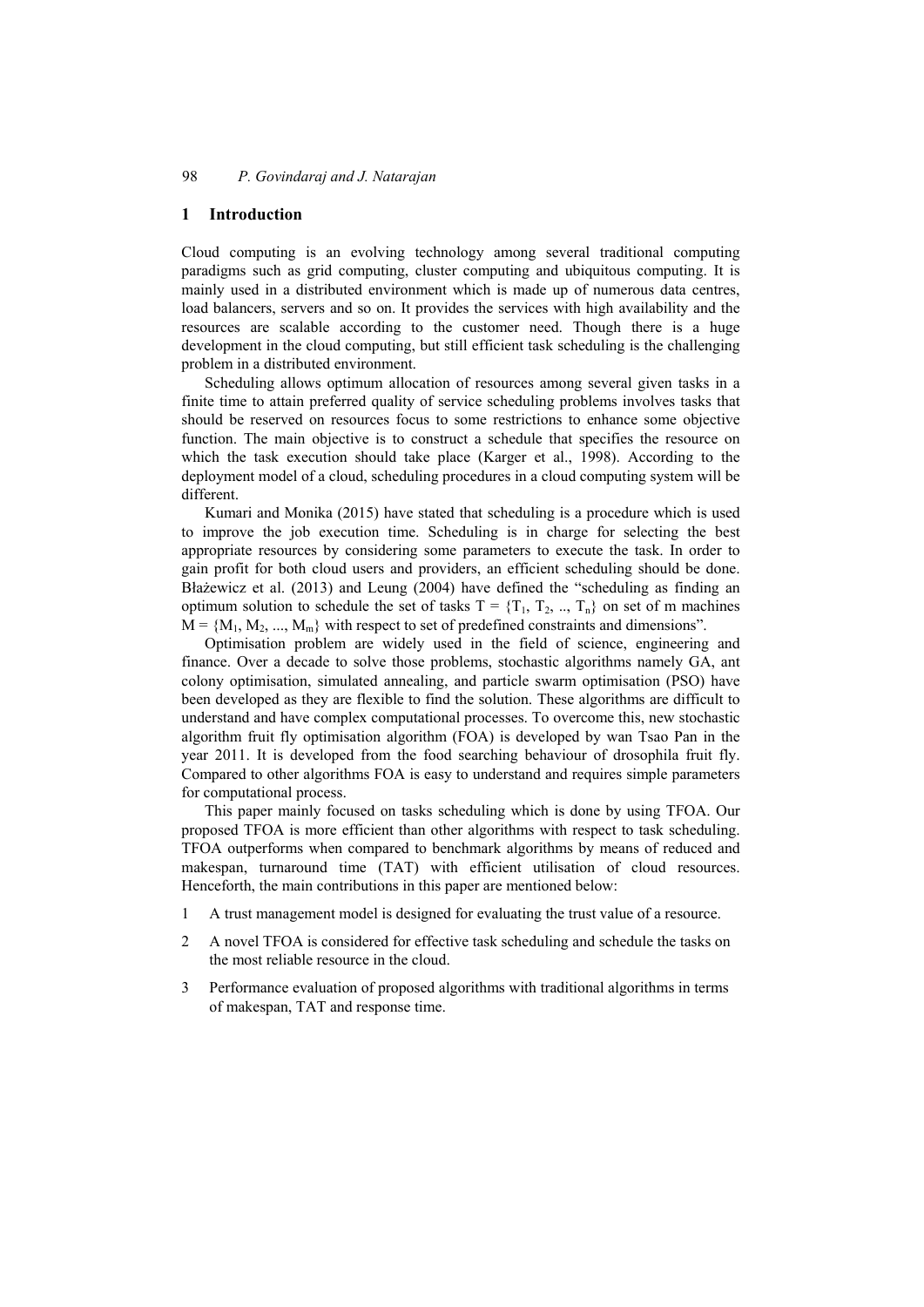#### **2 Related work**

Rule-based scheduling procedure is popularly used on various cloud computing systems as they are very simple and ease implementation. Tsai et al. (2014) have presented a new scheduling algorithm called hyper heuristic (HHSA) to find the better scheduling solutions in cloud computing. This algorithm is used to find out the better candidate solutions dynamically using detection operators. The tasks are scheduled effectively in order to diminish the TAT and maximise resource utilisation. They have considered computational complexity and computing capacity to schedule the tasks (Sindhu and Mukherjee, 2011).

Yang et al. (2011) have introduced the failure identification and recovery situation in cloud computing objects and proposed a reinforcement learning (RL) algorithm to create fault tolerant scheduling. The efficacy of the cloud services are depending upon the performance of the cloud customer tasks given to cloud computing system. Task scheduling which is a NP complete problem plays substantial role in improving performance of the cloud services. The cloud users have submitted the jobs to the job scheduler during the scheduling process. The scheduler investigates the information repository for checking the resources availability and henceforth assigning the tasks on various resources according to the task requirements. Job scheduler allocates various customer tasks to several virtual machines (VM). Task scheduling can be performed either statically or dynamically (Mathew et al., 2014).

Habibi and Navimipour (2016) have used one of the most dominant meta-heuristic methods called an imperialist competitive algorithm (ICA) to improve the scheduling problems in cloud computing. It is proven that 0.7% enhancement in execution time when comparing GA. Six rule-based heuristic algorithms first come first serve (FCFS), minimum execution time (MET), Maxmin, Min-min, minimum completion time (MCT), and sufferage are executed and useful for scheduling an independent tasks in similar and dissimilar environments and compared their performance by means of makespan, cost, throughput and degree of imbalance. Performance analysis of job scheduling is done on those heuristic algorithms.

Choudhary and Peddoju (2012) have defined an efficient scheduling from the users' perspective is based on completion time or execution cost of a task, etc. and from the cloud service providers perspective is to guarantee that the resources are used efficiently to their maximum capability and no resource is left idle. The incoming tasks are clustered based on reduced cost or execution time and prioritised. According to the task constraints resources can be chosen using greedy approach. Dehkordi and Bardsiri (2015) have offered a new method for task scheduling by learning automata (LA). This method is trained by task execution historical data on the cloud, then split task to several classes and assess them and maintain virtual machine to capture physical resources at any period based on the task classes in order to improve efficiency of cloud network.

Shan et al. (2013) have studied the performance of FOA and tested with six different nonlinear functions. The results have been proven that FOA could not resolve multifaceted optimisation problems effectually. To enrich the FOA performance, an improved FOA is implemented to enhance the searching efficiency and quality. Allah (2016) has proposed a hybrid algorithm which combines both fruit fly and fire fly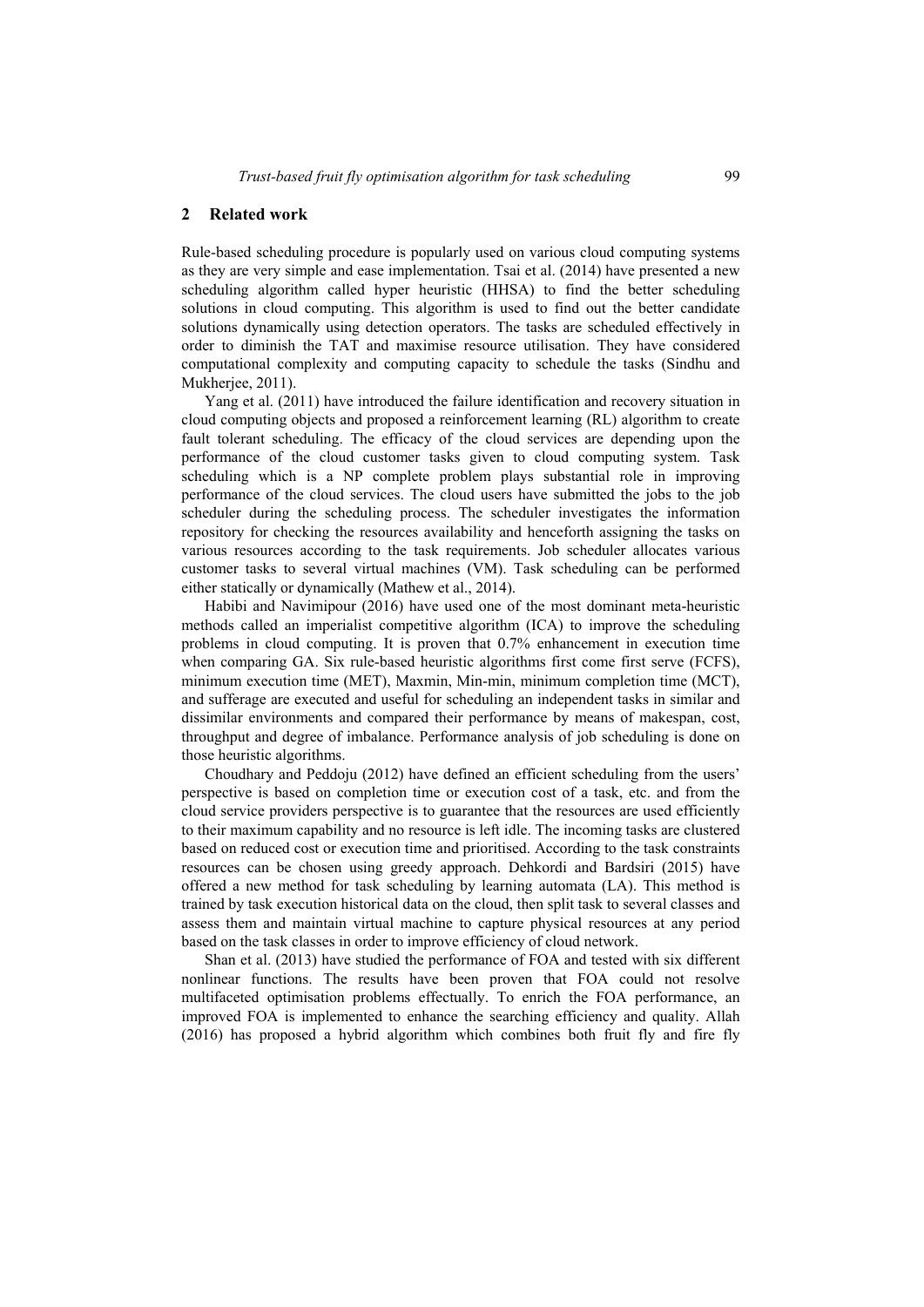(FOA-FA) algorithms to resolve the nonlinear programming problem (NLPP). This hybrid algorithm gives better results by controlling uninterrupted optimisation and accomplishing robust assessment. The hybrid algorithm swifts up the convergence and improve its performance. The FOA-FA is verified on various benchmark problems and shown its efficiency.

Tawfeek et al. (2013) have investigated that the best task scheduler would adjust the scheduling policy according to dynamic environment and the type of the task. Task scheduling procedure used in ant colony optimisation algorithm is compared with FCFS and round robin (RR). The main aim of ACO is to decrease the makespan of a set of tasks and it is arbitrary optimisation search technique which is used to allocate the incoming jobs to the VM. Zhang et al. (2016) have proposed a novel multi scale cooperative mutation fruit fly optimisation (MSFOA) procedure to overcome the limitation on local search space. The effectiveness is compared with benchmark functions and they proved that MSFOA gives better results than other enhanced versions of FOA.

Pathania and Rasool (2017) have taken AHP technique to assess the quality of website service among the e-commerce websites. The proposed work experiments to compute the client decision on the basis of various criteria which will create the impact on website service quality. The proposed work uses the decision to detect the client choices with respect to various existing e-commerce websites.

Petruni et al. (2017) have introduced a method for the evaluation and human reliability analysis process for the automotive industries. The authors have used AHP method to assist safety supervisors and risk inspectors in the selection process. The selected technique to be assessed based on the appropriate criteria in an automotive environment.

### *2.1 FOA algorithm*

This section explains about the original FOA. FOA was developed by searching actions of fruit flies in the environment. FOA is a swarm intelligent search algorithm which performs the food search procedure of the drosophila's fruit fly. The fruit fly searching for food process consists of two steps. In the first step, it uses Osphresis organ to smell food sources and start to fly in that direction. In second step, fruit fly uses sensitive vision for food finding and flocking location to move towards the food location. The original FOA is given in eight steps.

**Algorithm 1** Algorithm for FOA

| Step 1 | Initialization of fruit fly swarm location. LP is the location parameter of initial<br>swarm                           |     |
|--------|------------------------------------------------------------------------------------------------------------------------|-----|
|        | $\begin{cases} x\text{-axis} = \text{rand}(LP) \\ y\text{-axis} = \text{rand}(LP) \end{cases}$                         |     |
| Step 2 | Generation of each and every fruit fly location in the swarm. V is the range<br>parameter and x, y denotes coordinates |     |
|        | $a_j = x-axis + rand(V)$<br>$b_j = y-axis + rand(V)$                                                                   | (2) |
| Step 3 | Computing the distance between the origin and every individual fruit fly.                                              |     |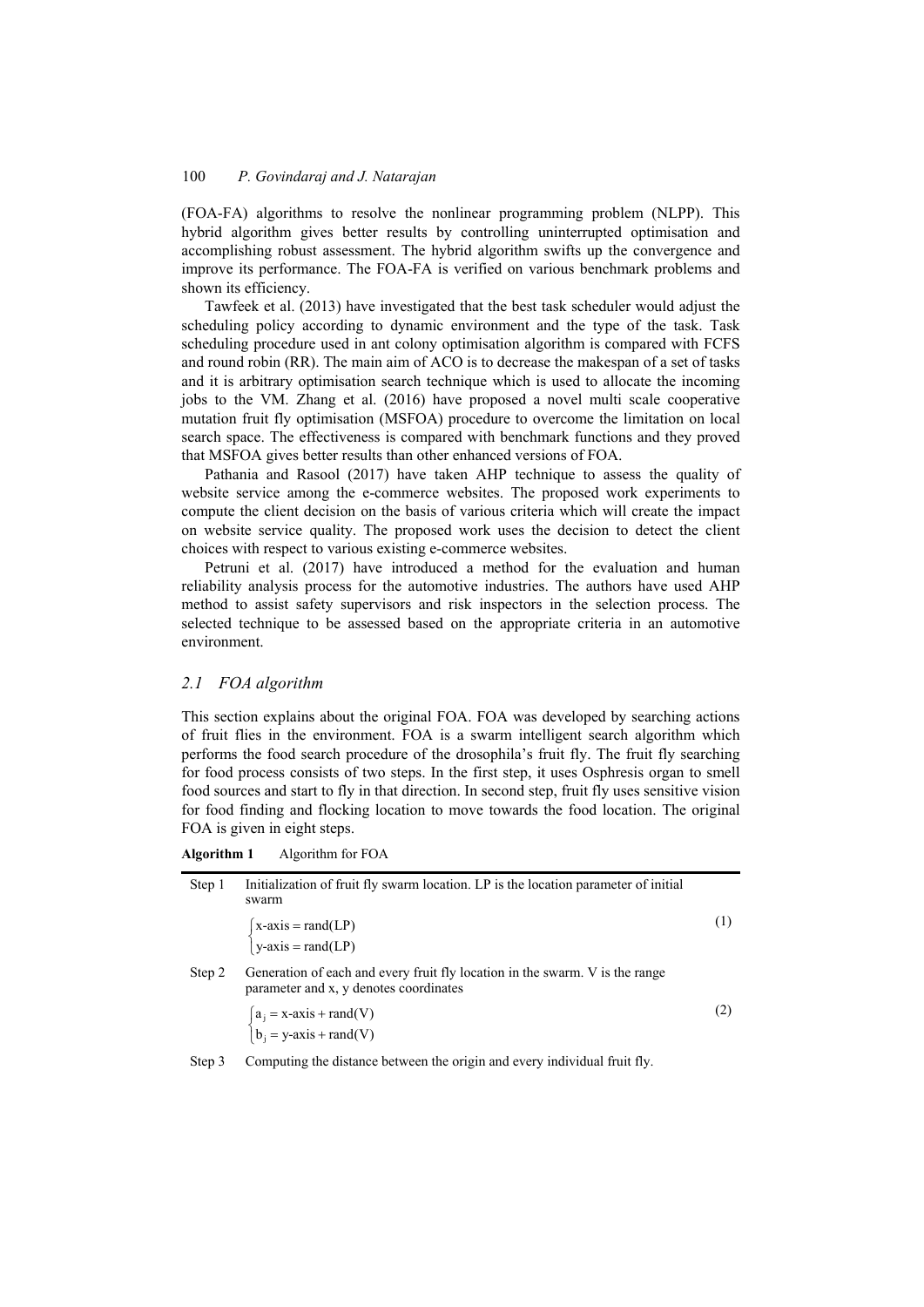$$
Dist_j = \sqrt{a_j^2 + b_j^2} \tag{3}
$$

| Step 4 | Computation of smell concentration judgement value of each and every<br>individual fruit fly and origin |     |
|--------|---------------------------------------------------------------------------------------------------------|-----|
|        | $S_j = \frac{1}{Dist_j}$                                                                                | (4) |

| Step 5 | Calculation of each individual fruit fly smell concentration value                                                                   |     |
|--------|--------------------------------------------------------------------------------------------------------------------------------------|-----|
|        | $smellj = smell_fun(Sj)$                                                                                                             | (5) |
| Step 6 | Identify the optimum smell concentration value in the swarm, represented by the<br>largest value                                     |     |
|        | [bestSmell bestIndex] = maximum(Spell <sub>i</sub> )                                                                                 | (6) |
| Step 7 | Reservation of the known optimal smell concentration value and update the<br>location of the swarm.                                  |     |
|        | optimalsmell = bestSmell<br>$\begin{cases} x\text{-axis} = x_{\text{bestindex}} \\ y\text{-axis} = y_{\text{bestindex}} \end{cases}$ |     |
| Step 8 | If the maximum number of iteration is got terminate the algorithm else go to<br>step 2.                                              |     |

#### **3 The proposed work**

#### *3.1 Trust management scheduling model*

The architecture of the trust management scheduling model is given in Figure 1. Cloud customers can communicate with system supervisor and cloud service discovery via the interface. Cloud service discovery offers the list of resources. The service level agreement manager is an in charge for retaining the agreement between cloud customer and cloud service provider It acquires the resources trust values from the trust manager and supports the system supervisor to choose the resource based on the trust value. System supervisor connects to the VM through the middleware that takes care of VM creation, configuration and deployment of virtual machine in an infrastructure. Trust database is storage for keeping the trust values of cloud services.

In fuzzy evaluation engine, the cloud user select the trustworthy cloud service among various services by using the trust value that are calculated by considering the quality of service parameters namely availability, success rate, turnaround efficiency and feedback. There are three processes namely fuzzification, rule implication and defuzzification primarily used in fuzzy inference system. The crisp data is given as input to the fuzzifier then it is converted in to fuzzy input by using linguistic variables, membership functions. Having done the fuzzification, the rules are applied to fuzzy input to get the fuzzified output. Finally the trust value is taken from the fuzzified output by using defuzzification process.

The TFOA is proposed for task scheduling. Initially tasks are sent to the task queue then task scheduler procures the task from the queue.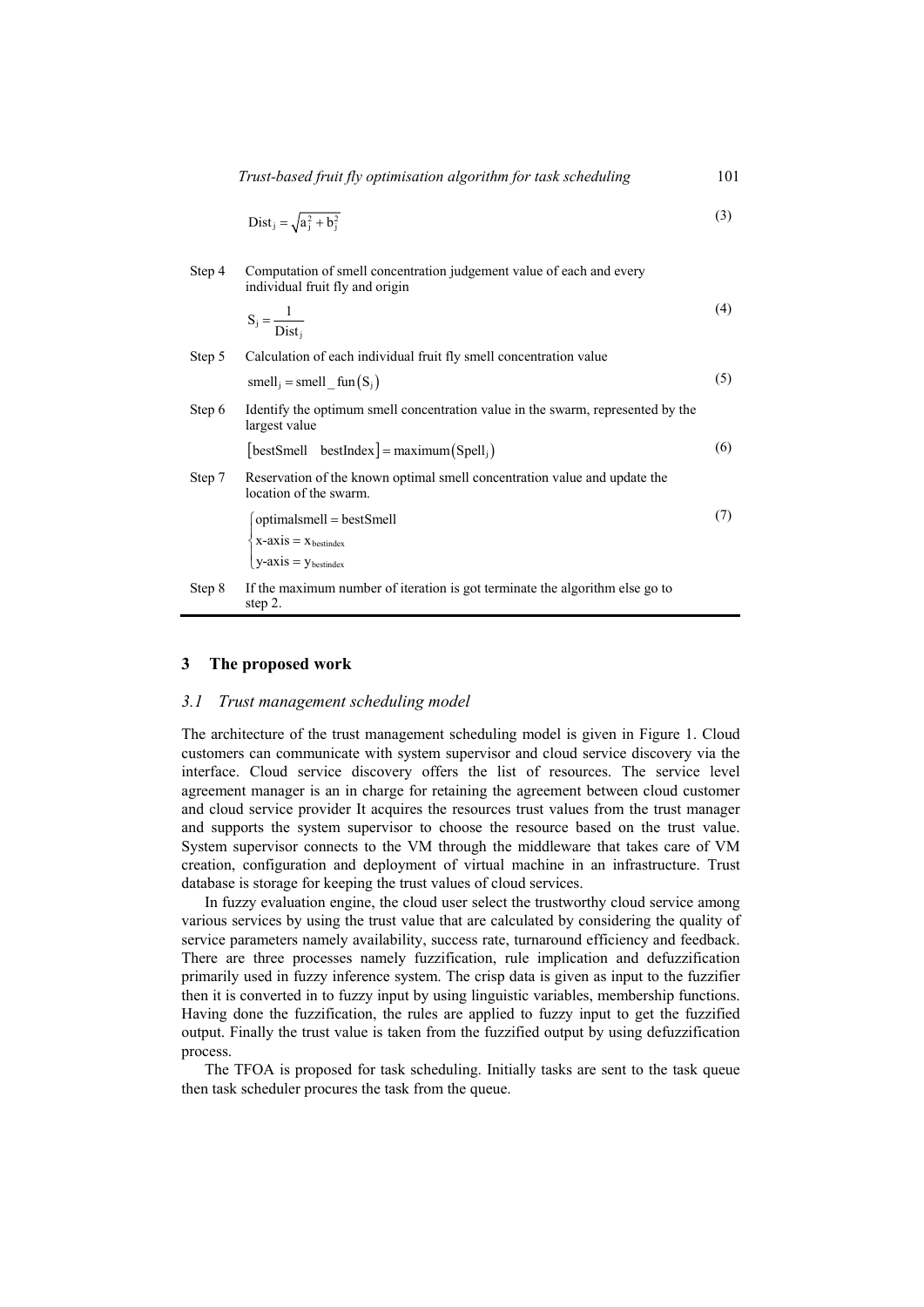

**Figure 1** Trust-based scheduling model (see online version for colours)

The schedule supervisor talks with the fuzzy-based trust evaluator engine through system supervisor. This trust model analyses the transactions and acquires the detailed trusted resource information of task. It handovers to task scheduler that executes the high priority task on the most trustworthy resource in the cloud using analytical hierarchy process (AHP) in TFOA optimisation algorithm.

### *3.2 Problem formulation*

A set of p tasks  $T = \{t_1, t_2, t_3, \dots, t_p\}$  should be scheduled on n VM Vm =  $\{vm_1, vw_2, \dots, v_p\}$  $\{vm_3, \ldots, \text{vm}_n\}$  with the following parameter id, length, completion time of the task, priority of the task and deadline of the task and focus to some constraints to optimise some objective functions in a cloud environment. The optimisation problem is mathematically formulated as follows

Multi objective function

$$
F_1(x) = \text{Minimise}\left\{C_{\text{max}}\right\} \tag{8}
$$

$$
F_2(x) = \text{Minimise} \{ \text{Td}_j \} \tag{9}
$$

**Constraints** 

$$
C_{\max} \ge S_j + P_j \qquad \forall_j \in J \tag{10}
$$

$$
Td_j \le 0 \tag{11}
$$

Objective function  $F_1(x)$  aims to minimise the completion time of the last job that is called as makespan in our proposed work is given in equation (8). The second objective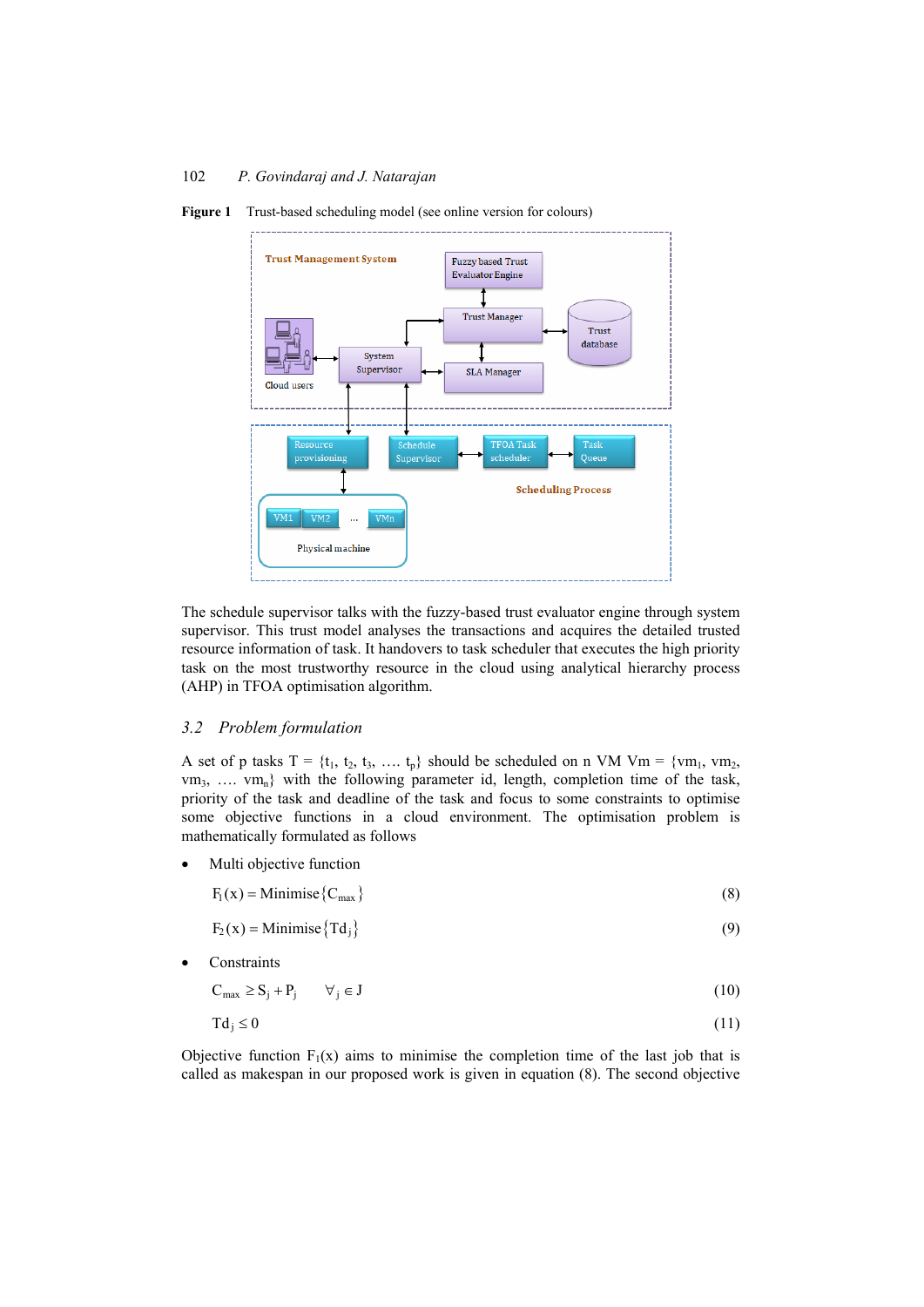function is in equation (9) reduces the tardiness. In order to achieve optimal solution, proposed work should satisfy the both the constraints. Constraint in equation (10) specifies that the makespan should be greater than or equal to the sum of the starting and processing time of the job. Condition in equation (11) should defined that the tardiness value could be lesser than or equal to 0.

## *3.3 Objective functions*

In the proposed TFOA algorithm, we are considering the following optimisation criteria such as makespan, tardiness, TAT and average resource utilisation for scheduling the tasks on the most trust worthy resource.

### *3.3.1 Objective 1: reducing makespan*

Makespan defines the completion time of the last task. The most popularly used optimisation criterion during task scheduling is minimisation of makespan since the cloud users wants the faster execution of job. Makespan is given in equation (12).

$$
Makespan = max_{j \in tasks} \{c_j\}
$$
 (12)

where  $c_i$  = completion time of task j.

## *3.3.2 Objective 2: reducing tardiness*

Tardiness defines the time difference between the completion time and deadline of the task. It denoted as the delay in task execution.  $C_i$  and  $D_i$  are the completion time and deadline of the task j respectively. If the tardiness value is zero then it is an optimal schedule.

$$
Td_j = C_j - D_j \tag{13}
$$

### *3.3.3 Objective 3: reducing TAT*

TAT defines how much time is taken for a task to complete the execution from the submission. It is the sum of waiting and execution time which is given in equation (14).  $W_i$  and  $E_i$  are the waiting and execution time of task j.

$$
TAT = W_j + E_j \tag{14}
$$

### *3.3.4 Objective 4: maximise resource utilisation*

The popular provider desired optimisation criteria is to maximise the resource utilisation is given in equation (15). In order to maximise the resource utilisation, the resources has to be kept as much by busy as possible. The cloud service provider wants to earn more profit by hiring limited number of resources.

$$
A_{ru} = \frac{\sum_{i=1}^{n} T_{j}}{\text{makespan} \times n}
$$
 (15)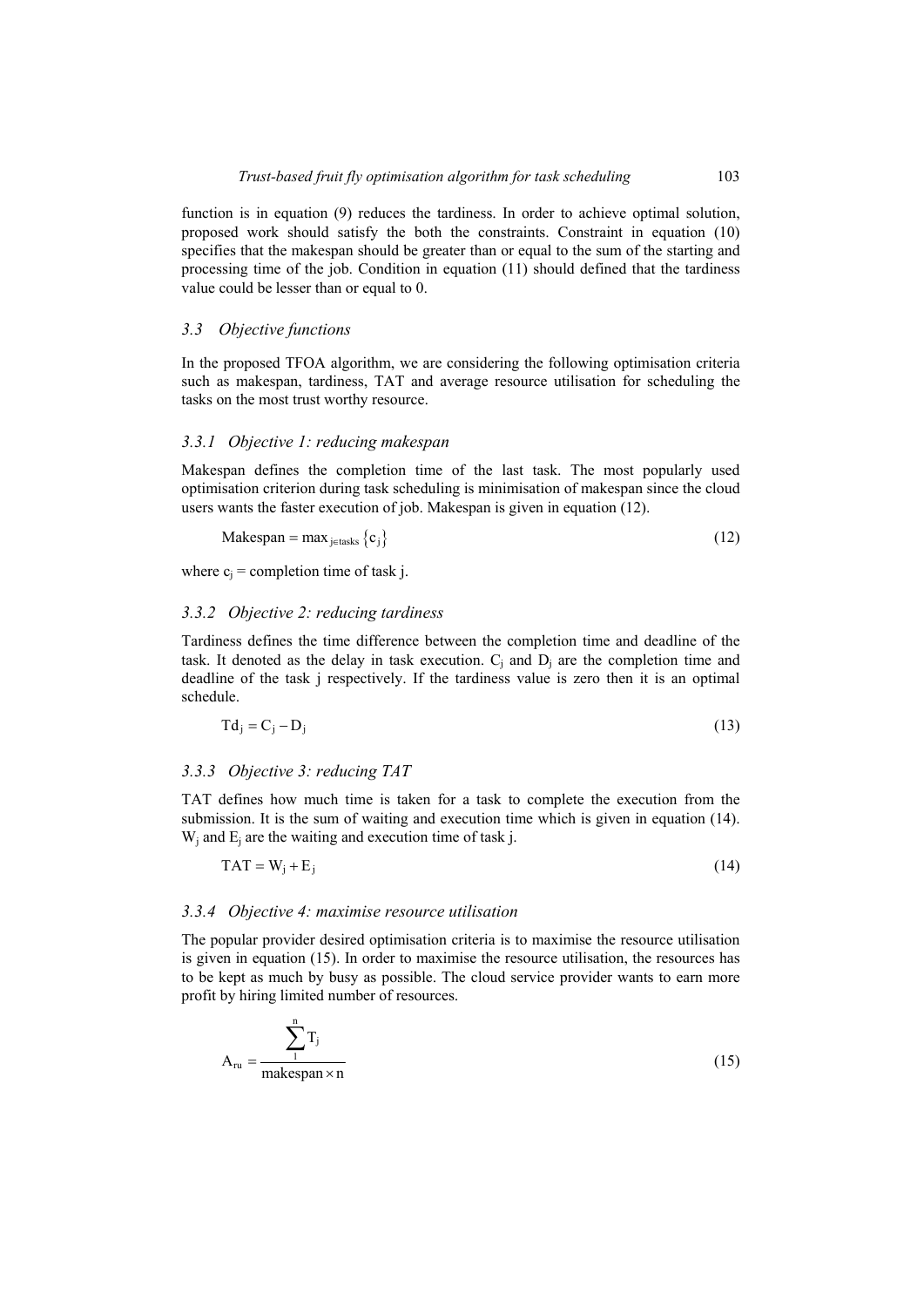- $A_{ru}$  average resource utilisation
- $T_i$  time taken by the resource j to complete all jobs
- n total number of resources.

## *3.4 Smell and vision-based searching process*

A smell-based searching process is primary searching procedure in which K fruit flies are generated. In TFOA algorithm, the smell-based approach sort the tasks and resources based on the priority and trust value respectively.

Vision-based searching process smell concentration value is computed for the fruit flies. In TFOA most trustworthy resource is found and the tasks are allocated to the optimal resource.

#### *3.5 Task priority*

The priority among the task is computed by AHP method. Each task is compared with other tasks separately. The ratio of priority of  $t_i$  to  $t_j$  for using the resource is computed by using comparison matrix which is given in equation (16).

$$
\mathbf{T}^{ij}_{g} = \begin{cases} \frac{1}{\mathbf{T}^{ji}_{g}} & i \neq j \\ 1 & i = j \end{cases} \tag{16}
$$

 $T_g$  represents the a matrix with n rows and n columns. Assume that  $U^1$ ,  $U^2$ , ...,  $U^r$  are r comparison matrixes of the tasks. A priority vector should be calculated for each and every comparison matrixes that is given in equation (17). Assume that  $\omega^1$ ,  $\omega^2$ , ...,  $\omega^r$  are the priority vectors of  $U^1$ , U2, ..., U<sup>r</sup> respectively.

$$
\omega T_p^{ij} = \lambda_{\text{max}} \omega \tag{17}
$$

The normal matrix of the tasks is given in equation (18).

$$
\Delta = \begin{bmatrix} \omega^1 & \omega^2 \dots \omega^r \end{bmatrix} \tag{18}
$$

Here  $\Delta$  is a matrix with p rows (no of tasks) and n columns (no of resources). The next step to find the comparison matrix for the resources according to priorities. This matrix is used to identify the high priority resource in the resource list based on the trust value. In this case the matrix is having r rows and r columns. Assume that V is the comparison matrix for resources and  $\gamma$  be the priority vector of V. Finally priority vector of scheduling  $(P_v)$  of task is calculated by using equation (19).

$$
P_{v} = \Delta \gamma \tag{19}
$$

From this find the maximum value and then select the corresponding task from T to which trustworthy resource is allocated.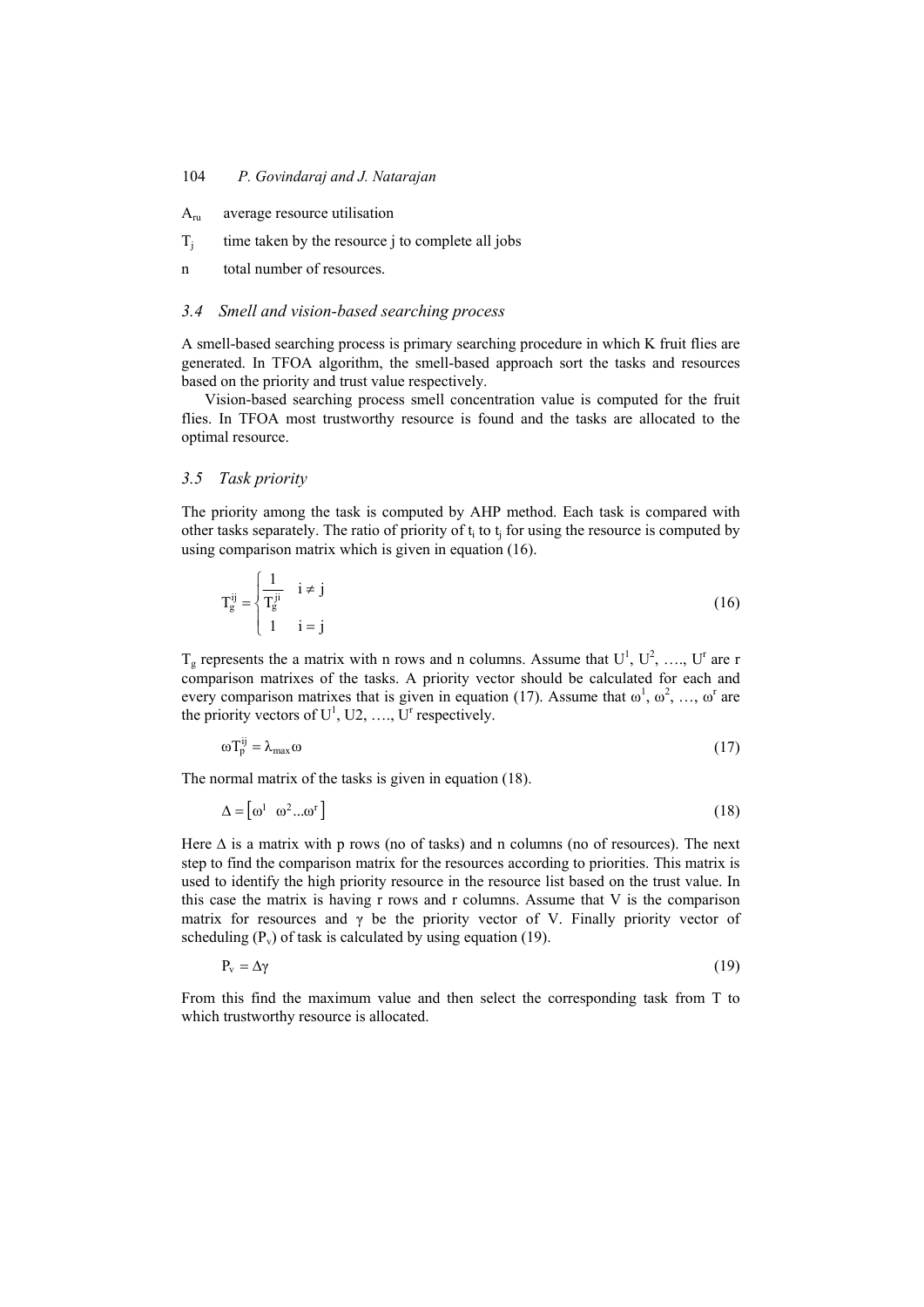#### *3.6 Load balancing decision*

Let execution period of task is  ${E_1, E_2, ..., E_n}$  and maximum computation time of task is  ${C_1, C_2, ... C_n}.$ 

The virtual machine utilisation is calculated as the proportion between computation time of task and execution period of task which is given in equation (20).

$$
U_i = \frac{C_i}{E_i} \tag{20}
$$

In this research work, resource utilisation is determined. If the resource utilisation is less than or equal to 1, the load is balanced among the VM. The scheduling process is done, only if  $Ui \le 1$ , i.e.,  $Ci \le 1$ .

#### *3.7 Smell and vision-based searching process*

A smell-based approach is the principal searching procedure in which K fruit flies are generated. In TFOA algorithm, the smell-based approach sorts out the task on the basis of the priority which is computed using the analytic hierarchy process (AHP) and resources are sorted based on the trust value.

In the vision based searching process, smell absorption value is computed for the fruit flies. The most trustworthy resource is found in TFOA and the highest priority tasks are allocated to the optimal trustworthy resource.

#### *3.8 Identifying optimal resource*

Resources (VM) are grouped and evaluated by using trust values which is computed from fuzzy-based trust evaluator engine. Then the resources are sorted based on the trust value. In order to allocate the most optimal resource to the high priority task, determine the resource that reduces the TAT, zero tardiness and increases the resource utilisation value.

#### **4 Trust-based fruit fly optimisation algorithm**

The proposed TFOA algorithm has the following steps. The first step is to initialise the maximum iteration count, population size and the trust value of the resources which is computed from the fuzzy-based trust model. This is referred to as the initialisation phase. Then the tasks and resources in the TaskList and ResourceList are listed out respectively.

The second step in the proposed algorithm is a smell-based searching phase. In smell-based searching, the fruit flies are generated and list the available resources in ResourceList and tasks in the TaskList.

The next step is a vision-based searching phase in which the generated fruit flies are evaluated. Then the tasks in taskList based on the priority are sorted and evaluated using AHP method. This is explained in subsection and sort the resources based on the trust values. Then resource utilisation is computed using the equation (20).

Steps to check whether the virtual machine is balanced or not.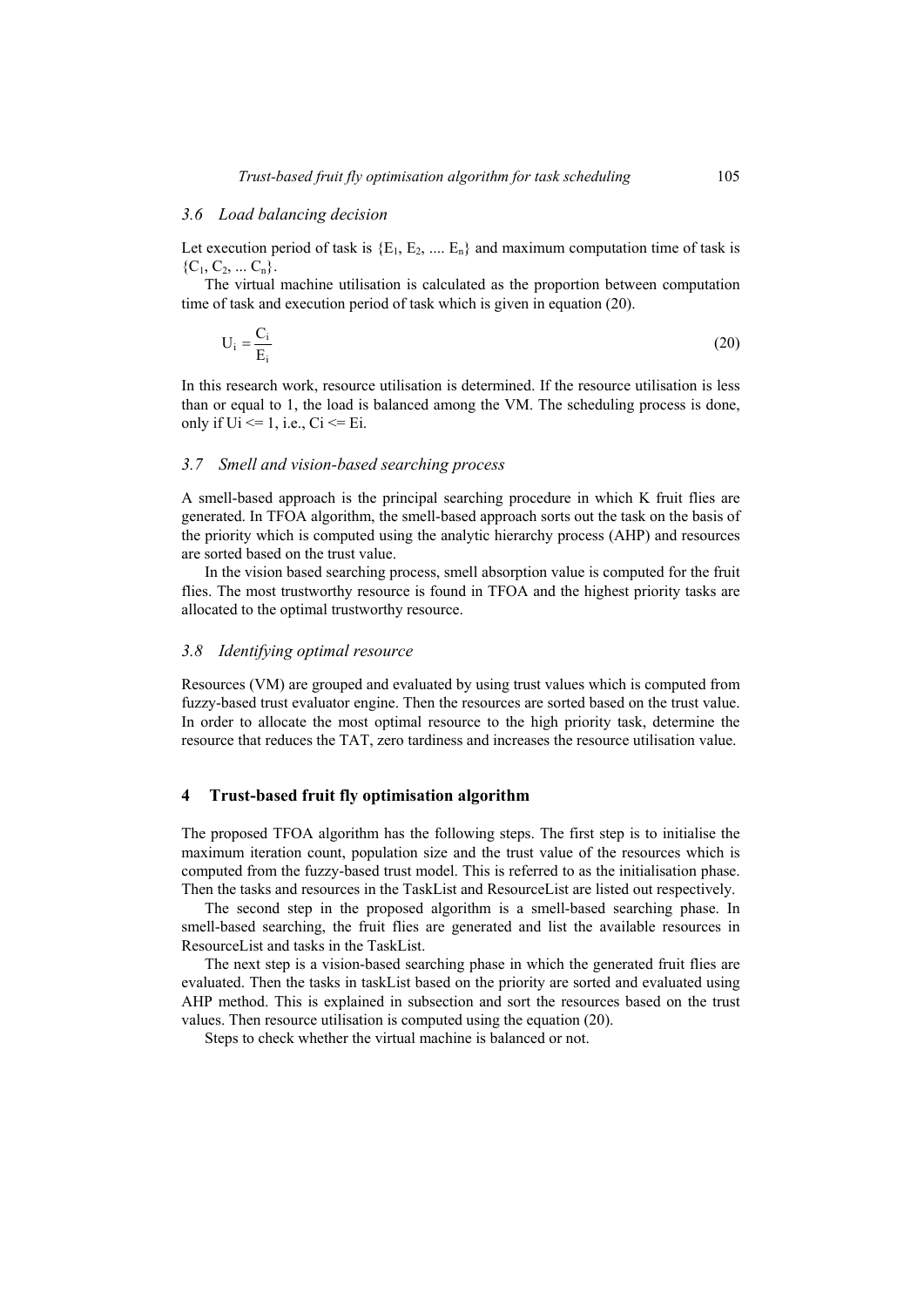if (resource utilisation (Ui  $\leq$  1) then

Calculate makespan,  $Td_i$ ,  $TAT_i$  and  $A_{rn}$ 

Find the best resource which minimises the TAT, zero tardiness.

Assign high priority task to trustworthy resource.

else

Find the next best resource and repeat the steps.

In the vision-based approach, the best optimal resource is identified only if resource utilisation is less than or equal to 1. Then the high priority task is assigned to the best resource and removed from the TaskList. TaskList and ResourceList are then updated. If the resource utilisation is greater than 1, the virtual machine is not balanced. The next best resource is found. The steps are repeated. The proposed TFOA performed well. Time complexity for the proposed TFOA is  $O(n^2)$ .

# *4.1 TFOA algorithm*

An optimum task scheduling is done in cloud environment with respect to some constraints to optimise some objective functions. Our proposed work use multi objective function with two constraints. According to the trust model architecture, the proposed work extends the basic fruit fly optimisation algorithms by taking the trust value of the resource. The algorithm for TFOA is given in Algorithm 2. A TFOA algorithm schedules the high priority task on most trustworthy optimal resource.

In TFOA algorithm, first initialise the maximum iteration count, population size and trust value of the resources which is computed from the fuzzy-based trust model. Then list out the tasks and resources in tasklist and resourcelist respectively. In the next step evaluate the generated fruit fly and sort the task in the tasklist based on the priority and the resources based on the trust value. Then calculate the tardiness, TAT and average resource utilisation and finally find out the best resource which minimises the TAT, zero tardiness and maximum trust value and assign the high priority task to that optimal resource.

**Algorithm 2** Trust-based fruit fly optimisation algorithm

| <b>Input:</b> Swarm size, Max iter, Trust value                 |  |  |  |  |
|-----------------------------------------------------------------|--|--|--|--|
| <b>Output:</b> An optimal resource                              |  |  |  |  |
| Begin<br>1                                                      |  |  |  |  |
| For all t in num swarms<br>2                                    |  |  |  |  |
| 3<br>Generate k fruit flies $F_k$ {k = 1, 2, t}                 |  |  |  |  |
| List the tasks in TaskList<br>$\overline{4}$                    |  |  |  |  |
| List the resources in the resource list<br>5                    |  |  |  |  |
| End for<br>6                                                    |  |  |  |  |
| For all t in num swarms<br>7                                    |  |  |  |  |
| 8<br>Evaluate the generated fruit flies $F_t$                   |  |  |  |  |
| 9<br>Sort the tasks in the task list based on the priority.     |  |  |  |  |
| Sort the resources in resource list based on trust value.<br>10 |  |  |  |  |
| End For<br>11                                                   |  |  |  |  |
|                                                                 |  |  |  |  |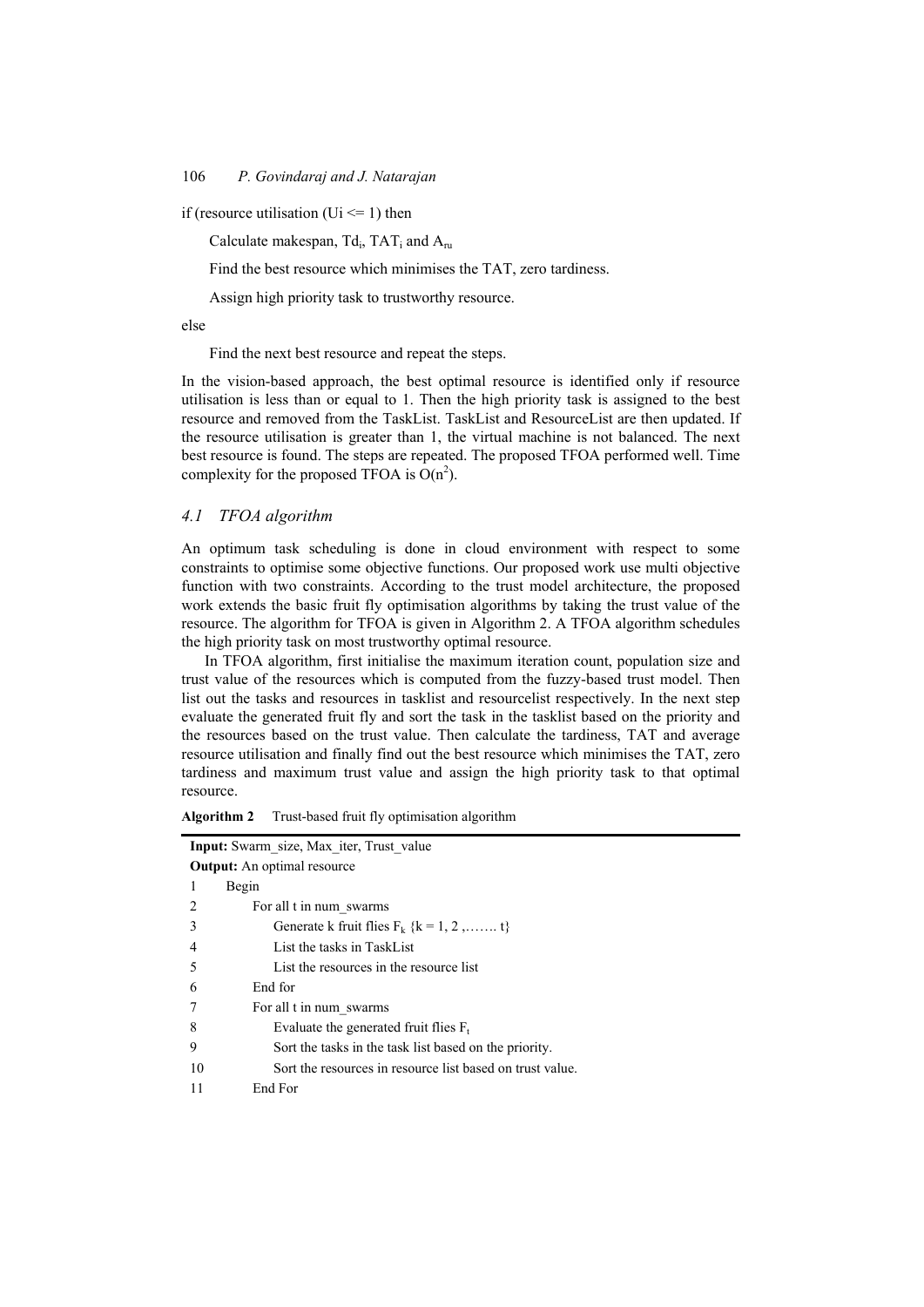| 12 |     | For all task i in the TaskList                                                                |
|----|-----|-----------------------------------------------------------------------------------------------|
| 13 |     | For all resource <i>i</i> in the Resource List                                                |
| 14 |     | Compute U <sub>i</sub> from equation (20).                                                    |
| 15 |     | If $(U_i \leq 1)$ then                                                                        |
| 16 |     | Compute $T_{di}$ , TAT <sub>i</sub> and $A_{ru}$                                              |
| 17 |     | Find the best resource which minimizes TAT, zero tardiness and having<br>maximum trust value. |
| 18 |     | Assign task $T_i$ to Resource $R_i$ that gives maximum trust value.                           |
| 19 |     | Remove task $T_i$ from the TaskList                                                           |
| 20 |     | Update the TaskList and ResourceList of each k                                                |
| 21 |     | Update $TAT_i$ of all tasks in TaskList                                                       |
| 22 |     | Else                                                                                          |
| 23 |     | Find the next best Resource $R_i$ and go to step 16.                                          |
| 24 |     | End For                                                                                       |
| 25 |     | End For                                                                                       |
| 26 | End |                                                                                               |

# **5 Results and discussion**

#### *5.1 Case study*

In this section, an example for finding the priority of a task is provided. The trustworthy resource among several resources is identified using the TFOA algorithm. AHP is used for allocating the resources for the task given the highest priority. In this case, five criteria and four tasks have been considered. The comparison matrix is formed by comparing the pair of elements, i.e., to what extent is the element in the matrix on the left is better than that on the right. This is evaluated by the relative scale and the description provided by Saaty (2008) in Table 1. Comparison matrices for all the criteria which are given in Table 2.

| AHP scale   | Description                                                                                                                                                     |
|-------------|-----------------------------------------------------------------------------------------------------------------------------------------------------------------|
|             | Equally important                                                                                                                                               |
|             | Weakly more important                                                                                                                                           |
| 3           | Moderately important                                                                                                                                            |
| 4           | Moderate plus important                                                                                                                                         |
|             | <b>Essentially important</b>                                                                                                                                    |
| 6           | Essentially plus important                                                                                                                                      |
|             | Very essential important                                                                                                                                        |
| 8           | Very essential plus important                                                                                                                                   |
| 9           | Extremely important                                                                                                                                             |
| Reciprocals | If an activity m is assigned to any one of the above said value when compared to<br>activity n then the activity n is assigned to reciprocal with respect to m. |

**Table 1** Relative scale defined in AHP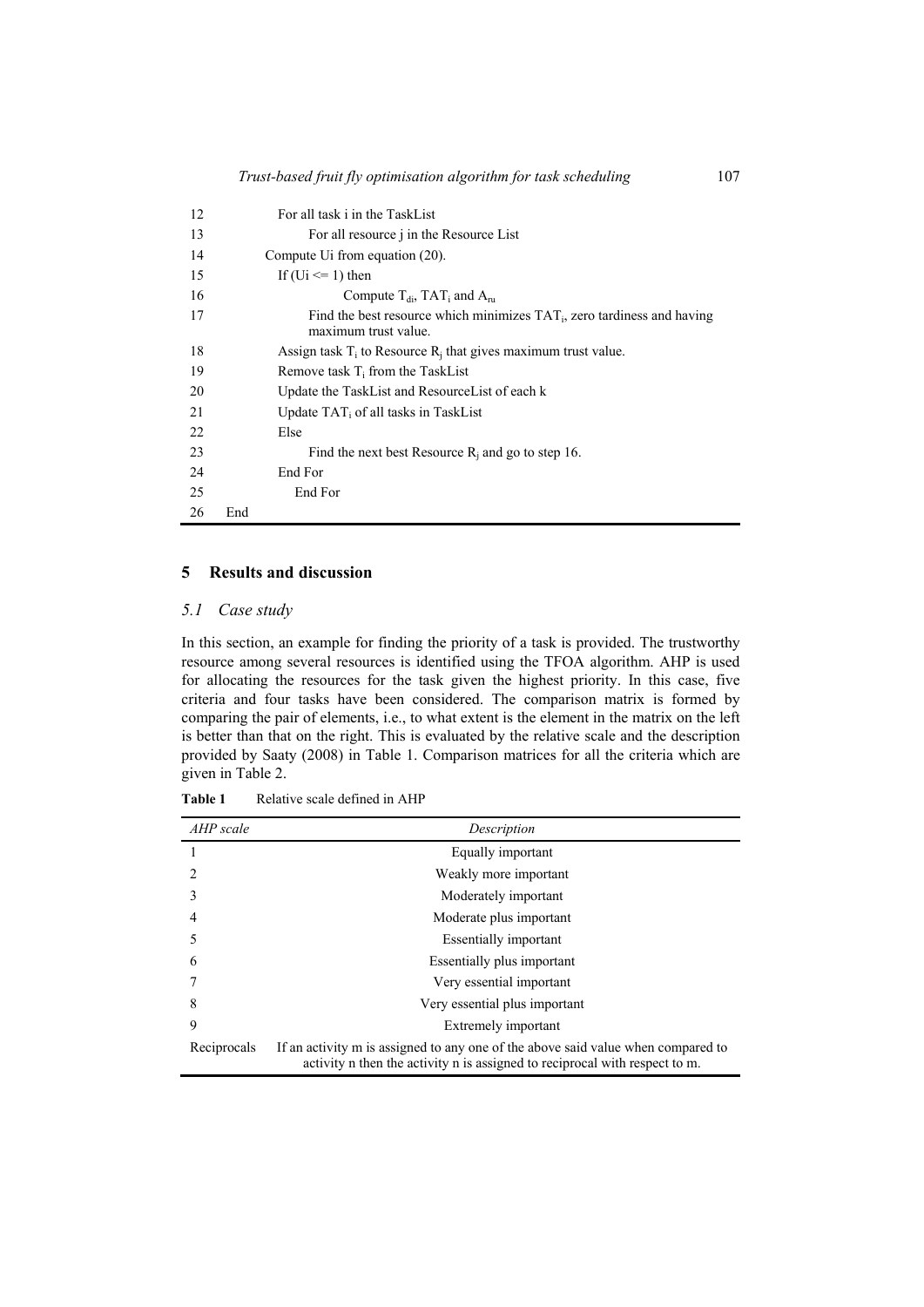| Criteria     | Tasklength | Deadline | Cost | <i>Waiting time</i> | Makespan |
|--------------|------------|----------|------|---------------------|----------|
| Tasklength   |            | 1/5      | 3    | 1/2                 |          |
| Deadline     |            |          |      |                     |          |
| Cost         | 1/3        | 1/7      |      | 1/4                 |          |
| Waiting time |            |          | 4    |                     |          |
| Makespan     | 1/5        | 1/7      | 1/3  | 1/7                 |          |

**Table 2** Comparison matrix for criteria

#### Table 3 Priority vector of criteria

| Criteria     | Tasklength | Deadline | Cost  | Waiting<br>time | Makespan | Priority<br>vector |
|--------------|------------|----------|-------|-----------------|----------|--------------------|
| Tasklength   | 0.117      | 0.08     | 0.196 | 0.173           | 0.217    | 0.156              |
| Deadline     | 0.586      | 0.401    | 0.456 | 0.346           | 0.3043   | 0.418              |
| Cost         | 0.039      | 0.057    | 0.065 | 0.086           | 0.13     | 0.075              |
| Waiting time | 0.234      | 0.401    | 0.261 | 0.346           | 0.3043   | 0.309              |
| Makespan     | 0.023      | 0.057    | 0.021 | 0.049           | 0.043    | 0.038              |

The priority vector of criteria is shown in Table 3. First sum of each column is computed and then divide each entity by the sum. The priority vector is computed by dividing the total row value by total number of criterion, i.e., 5.

Compute the values for max, consistency ratio (CR), consistency index (CI) by using equation (17), equation (19) and equation (20) respectively for checking the consistency of VM. V is consistent because  $max = 5.286$ , CI = 0.07. Random index for this scenario is 1.12 where n value is 5. Then CR is calculated as 0.06. In this case, CR is less than 0.1 and then it becomes consistent. In the same way, consistency is checked for all cases. Saaty (2005) has computed random indices for RI for some values is given in Table 4.

| n                                                     |                               | 3    |     |       |      |       |      | Q    | 10   |
|-------------------------------------------------------|-------------------------------|------|-----|-------|------|-------|------|------|------|
| RI                                                    | $\theta$                      | 0.58 | 0.9 | 1.12  | 1.24 | 1.32  | 1.41 | 1.45 | 1.49 |
| Table 5<br>Comparison matrix-based on the task length |                               |      |     |       |      |       |      |      |      |
|                                                       | Task2<br>Task length<br>Task1 |      |     | Task3 |      | Task4 |      |      |      |
| Task1                                                 |                               |      |     | 1/2   |      |       |      |      | 1/6  |
| Task2                                                 |                               | 2    |     |       |      |       |      | 1/5  |      |
| Task3                                                 |                               | 1/4  |     | 1/3   |      |       |      |      |      |
| Task4                                                 |                               | 6    |     | 1/7   |      |       |      |      |      |

**Table 4** Random index

Comparison matrix and priority vector for task length, deadline, cost, waiting time and makespan are given in Table 5, Table 6, Table 7, Table 8, Table 9, Table 10, Table 11, Table 12 and Table 13.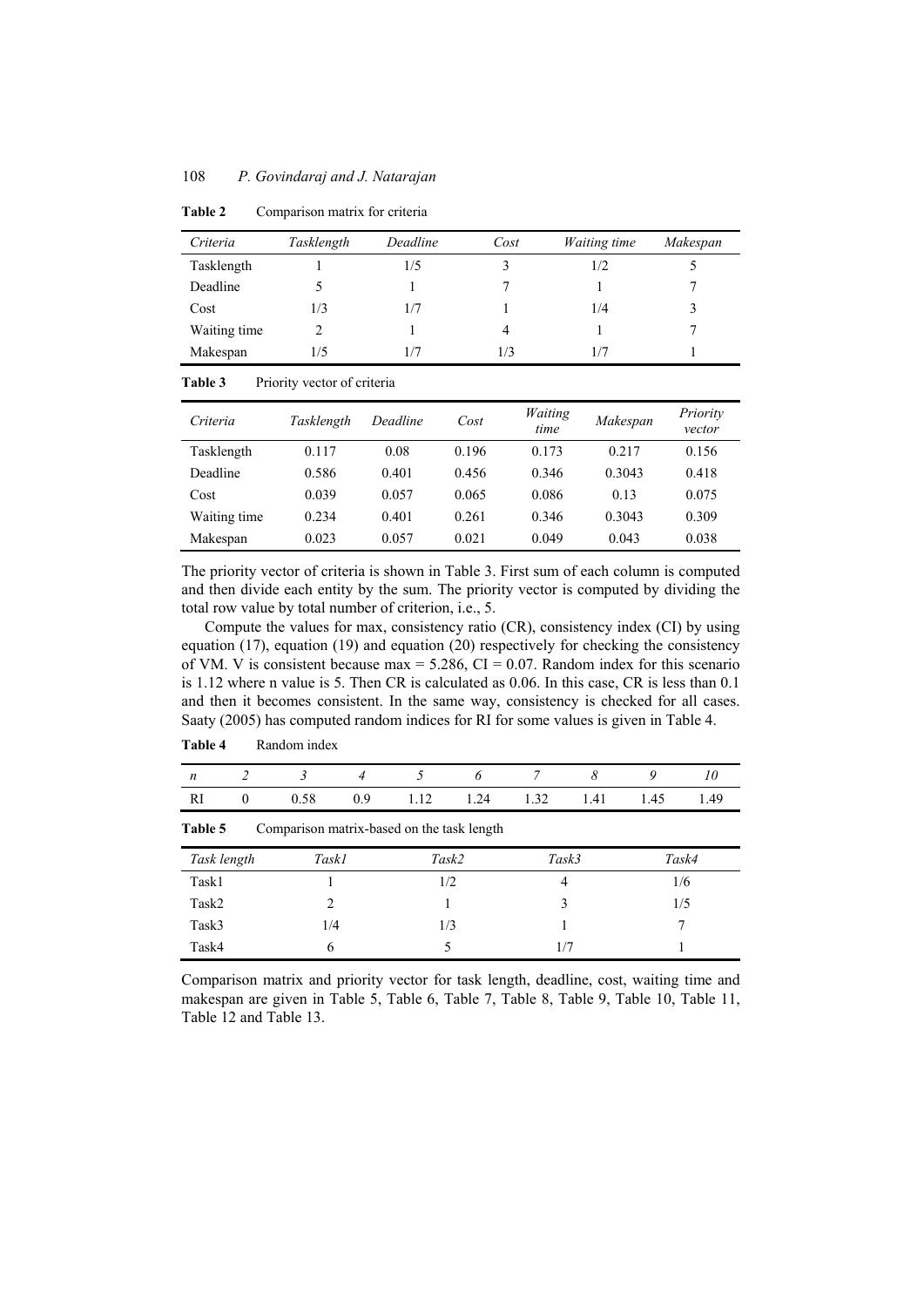| Tasklength   | Task1                                       | Task2          | Task3          | Task4                    | Priority vector |
|--------------|---------------------------------------------|----------------|----------------|--------------------------|-----------------|
| Task1        | 0.108                                       | 0.073          | 0.359          | 0.02                     | 0.14            |
| Task2        | 0.216                                       | 0.146          | 0.269          | 0.024                    | 0.16            |
| Task3        | 0.027                                       | 0.048          | 0.089          | 0.837                    | 0.25            |
| Task4        | 0.648                                       | 0.732          | 0.013          | 0.12                     | 0.37            |
| Table 7      | Comparison matrix based on the deadline     |                |                |                          |                 |
| Deadline     | Task1                                       | Task2          |                | Task3                    | Task4           |
| Task1        | $\mathbf{1}$                                | 1/2            |                | 1/3                      | 1/6             |
| Task2        | 2                                           | 1              |                | $\mathfrak{Z}$           | 1/5             |
| Task3        | 3                                           | 1/3            |                | 1                        | $\overline{4}$  |
| Task4        | 6                                           | 5              |                | $1/4\,$                  | $\mathbf{1}$    |
| Table 8      | Priority vector based on deadline           |                |                |                          |                 |
| Deadline     | Task1                                       | Task2          | Task3          | Task4                    | Priority vector |
| Task1        | 0.083                                       | 0.073          | 0.073          | 0.031                    | 0.065           |
| Task2        | 0.167                                       | 0.1464         | 0.655          | 0.037                    | 0.251           |
| Task3        | 0.250                                       | 0.049          | 0.218          | 0.745                    | 0.315           |
| Task4        | 0.5                                         | 0.732          | 0.054          | 0.186                    | 0.368           |
| Table 9      | Comparison matrix based on the cost         |                |                |                          |                 |
| Cost         | Task1                                       | Task2          |                | Task3                    | Task4           |
| Task1        | 1                                           | 1/5            |                | 1/3                      | $\overline{c}$  |
| Task2        | 5                                           | 1              |                | 1/2                      | $\overline{2}$  |
| Task3        | 3                                           | $\overline{c}$ |                | 1                        | 1/4             |
| Task4        | 1/2                                         | $\overline{c}$ |                | $\overline{\mathcal{L}}$ | $\mathbf{1}$    |
| Table 10     | Priority vector based on cost               |                |                |                          |                 |
| Cost         | Task1                                       | Task2          | Task3          | Task4                    | Priority vector |
| Task1        | 0.105                                       | 0.038          | 0.057          | 0.0381                   | 0.145           |
| Task2        | 0.526                                       | 0.192          | 0.086          | 0.381                    | 0.296           |
| Task3        | 0.316                                       | 0.385          | 0.172          | 0.047                    | 0.23            |
| Task4        | 0.053                                       | 0.385          | 0.686          | 0.190                    | 0.32            |
| Table 11     | Comparison matrix based on the waiting time |                |                |                          |                 |
| Waiting time | Task1                                       |                | Task2          | Task3                    | Task4           |
| Task1        | $\mathbf{1}$                                |                | 1/5            | $\overline{4}$           | 1/2             |
| Task2        | 5                                           |                | 1              | 1/3                      | 1/2             |
| Task3        | 1/4                                         |                | 3              | $\mathbf{1}$             | $\sqrt{6}$      |
| Task4        | $\overline{c}$                              |                | $\overline{c}$ | 1/6                      | 1               |

Table 6 Priority vector based on task length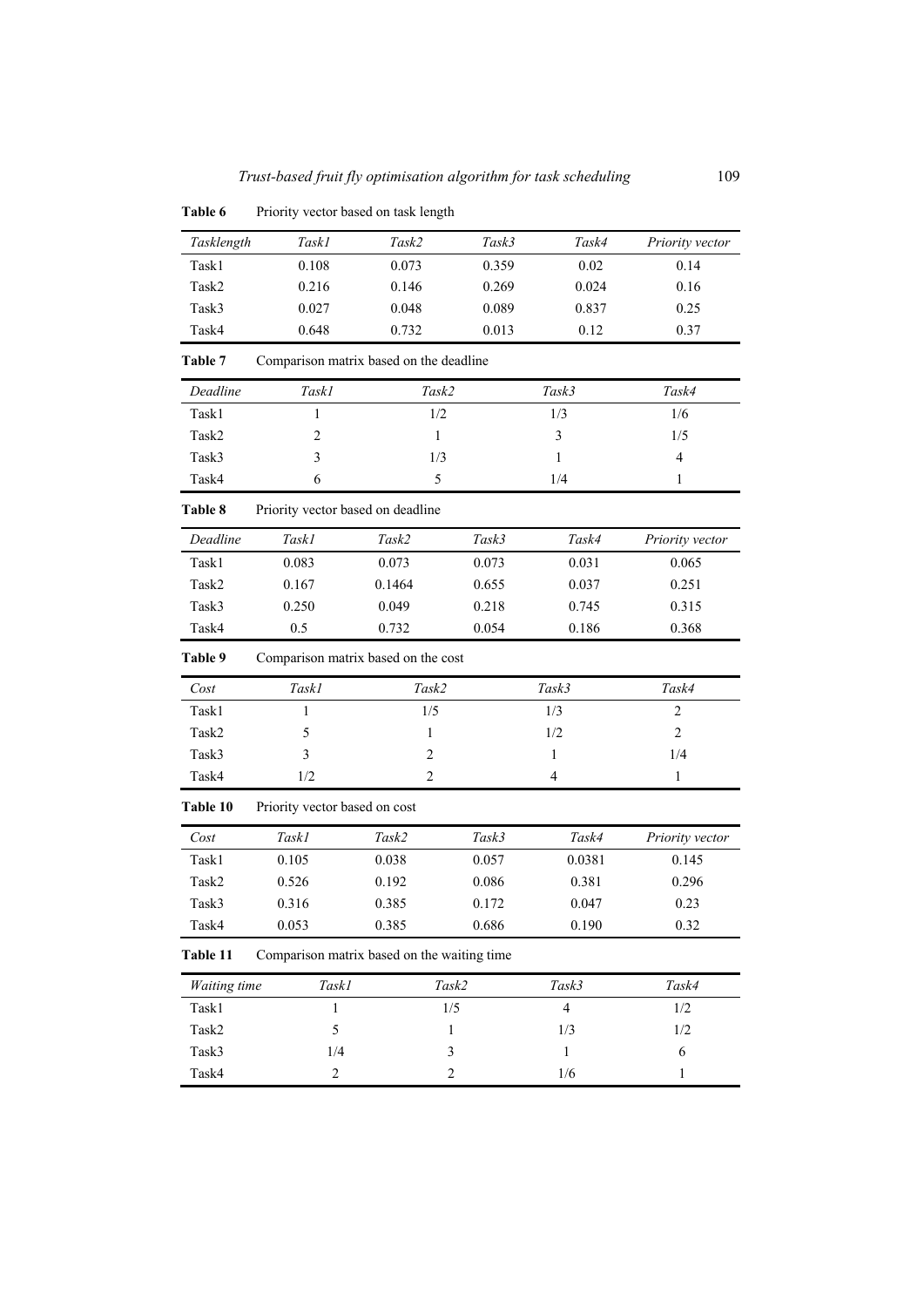# 110 *P. Govindaraj and J. Natarajan*

| <i>Waiting time</i> | Task1 | Task2 | Task3  | Task4 | Priority vector |
|---------------------|-------|-------|--------|-------|-----------------|
| Task1               | 0.121 | 0.032 | 0.727  | 0.062 | 0.236           |
| Task2               | 0.606 | 0.161 | 0.061  | 0.062 | 0.222           |
| Task3               | 0.030 | 0.484 | 0.1818 | 0.75  | 0.36            |
| Task4               | 0.242 | 0.322 | 0.030  | 0.125 | 0.180           |

**Table 12** Priority vector based on waiting time

Table 13 Comparison matrix based on the makespan

| Makespan | Task1 | Task2 | Task3 | Task4 |
|----------|-------|-------|-------|-------|
| Task1    |       |       | 1/3   |       |
| Task2    | 1/7   |       |       |       |
| Task3    | ć     | 1/5   |       | 1/6   |
| Task4    | 1/2   | 1/3   | n     |       |

**Table 14** Priority vector based on makespan

| Makespan | Task1  | Task2 | Task3 | Task4 | Priority vector |
|----------|--------|-------|-------|-------|-----------------|
| Task1    | 0.2155 | 0.821 | 0.027 | 0.325 | 0.347           |
| Task2    | 0.031  | 0.117 | 0.406 | 0.487 | 0.260           |
| Task3    | 0.647  | 0.023 | 0.081 | 0.027 | 0.195           |
| Task4    | 0.108  | 0.039 | 0.487 | 0.162 | 0.199           |

The task's priority vector  $\Delta$  and criterion priority vector  $\gamma$  is given below.

$$
\Delta = \begin{bmatrix}\n0.14 & 0.065 & 0.145 & 0.236 & 0.347 \\
0.16 & 0.25 & 0.406 & 0.487 & 0.260 \\
0.25 & 0.023 & 0.081 & 0.027 & 0.195 \\
0.108 & 0.039 & 0.487 & 0.162 & 0.199\n\end{bmatrix}
$$
\n
$$
\gamma = \begin{bmatrix}\n0.156 \\
0.418 \\
0.075 \\
0.309 \\
0.038\n\end{bmatrix}
$$

Priority vector  $(P_v)$  is computed. From this result, the task Task4 has the highest priority to access the trustworthy VM.

0.146 0.230 0.160 0.299 *Pv*  $\mid 0.146 \mid$  $\lfloor$  0.220  $=\left|\begin{array}{c} 0.250 \\ 0.160 \end{array}\right|$  $\lfloor 0.299 \rfloor$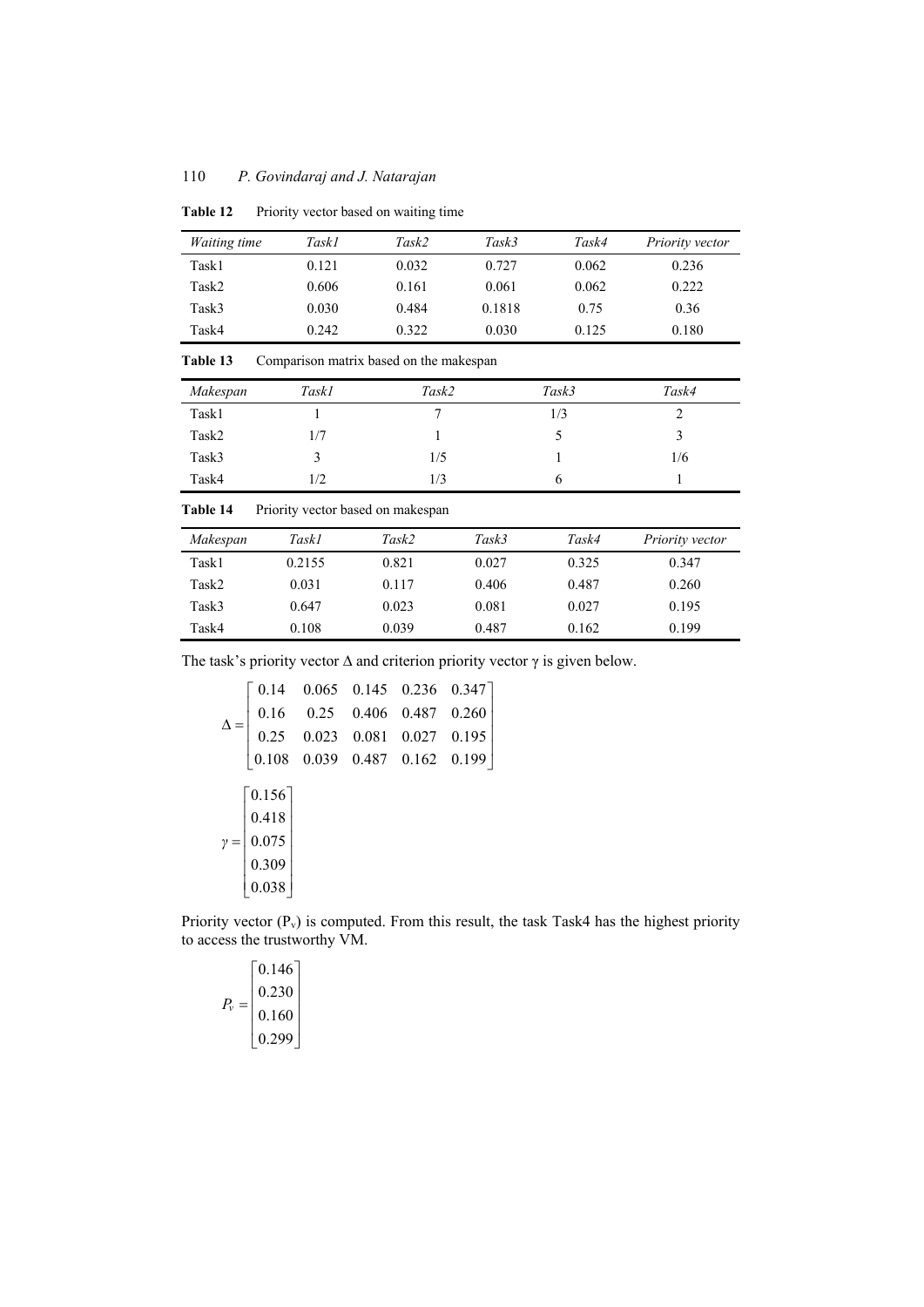The TFOA applied for optimisation of the task scheduling in a cloud environment. In this section, the experimental study of the proposed scheduling algorithm using Cloudsim simulator is shown. Various classes, namely, task class, brokers class, VM class and datacentre class have been used in CloudSim for the implementation of the TFOA. Task behaviour is defined by task class. Brokers are represented by Datacentrebroker class. VM is represented by VM class. It runs on a host and shares the host list with other VM's. Datacentre class is responsible for Virtual Machine management. In the proposed work, the maximum number of iteration(100), swarm size (50), 25 VM's with 1,000 MIPS to 2,000 MIPS computing power and bandwidth availability of 1,000 Mbps to 4,000 Mbps have been considered for simulation.

# *5.2 The performance evaluation*

TFOA is evaluated with resources of different numbers. The time required for completing the task by RR, PSO and TFOA are evaluated. Figure 2 shows the time taken by TFOA is comparatively lower than other two algorithms. The performance of the proposed TFOA algorithm outperforming other algorithms such as RR and PSO with respect to makespan, TAT and resource utilisation.



**Figure 2** Task completion time comparison (see online version for colours)

# *5.3 Turnaround time*

Figure 3 illustrates the TAT comparisons of the proposed algorithm (TFOA), RR and PSO. It is clearly shown that TFOA significantly reduces the TAT compared to other algorithms. When the number of tasks increases, the TAT also increases but it is comparatively lower than the other algorithms. The X-axis in the graph denotes that the number of tasks and Y-axis specifies the TAT in seconds.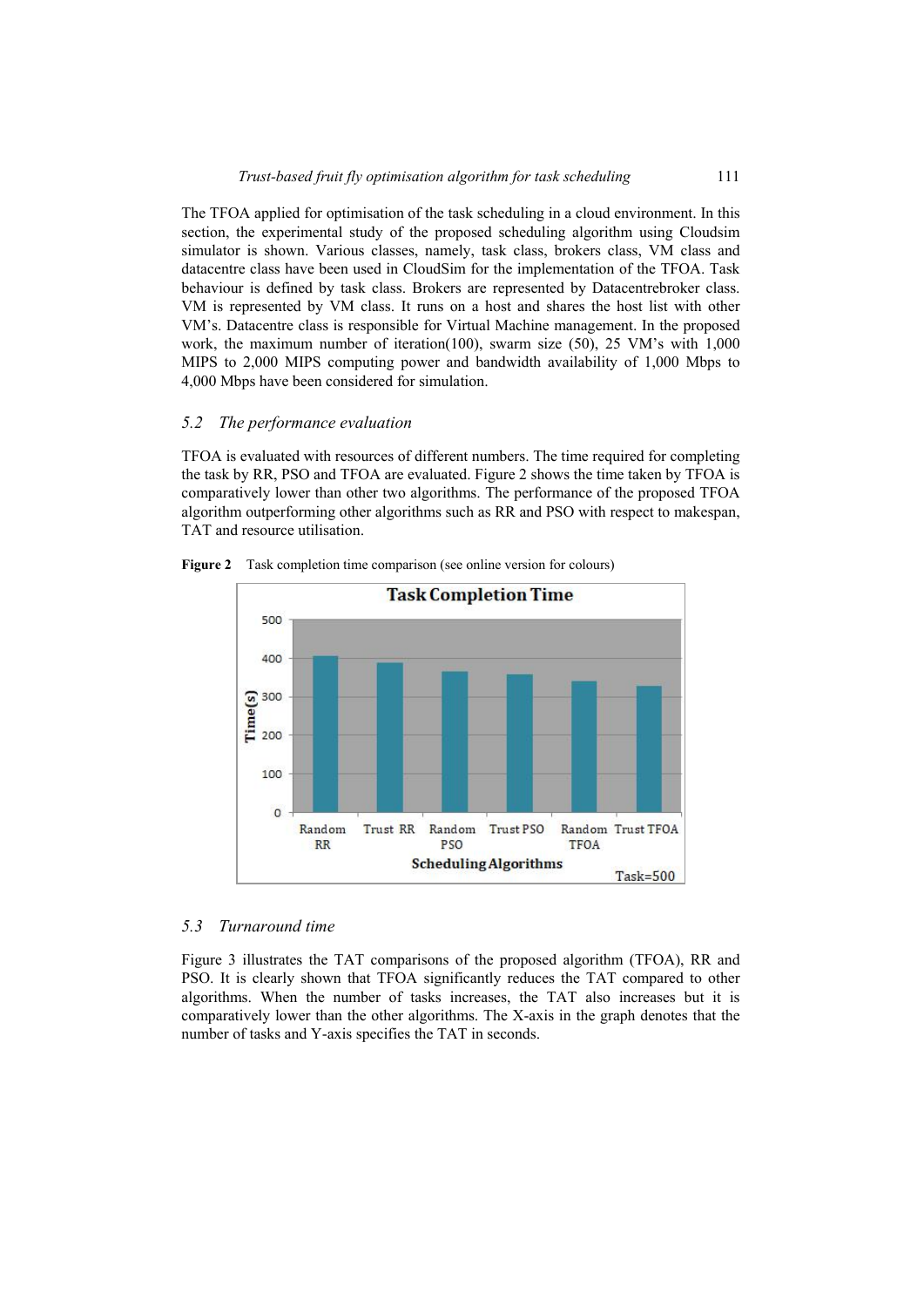

**Figure 3** TAT evaluation (see online version for colours)

# *5.4 Makespan*

Figure 4 indicates the makespan comparison of TFOA, PSO and RR. It is proven that our proposed algorithm gives the better result compared to other algorithms. The X-axis and Y-axis in the graph represents number of tasks and makespan in seconds respectively.

**Figure 4** Makespan comparison (see online version for colours)



# *5.5 Average resource utilisation*

Figure 5 illustrates the resource utilisation comparison of RR, PSO and our proposed algorithm TFOA. In X-axis denotes the number of resources and Y-axis represents resource utilisation factor. This graph depicts the resource utilisation with 500 tasks. It is clearly shown that RR algorithm uses maximum cloud resources; PSO provides better resource utilisation than RR. On the other hand, our proposed algorithm TFOA is more efficient in using the unused resources from the virtual machine.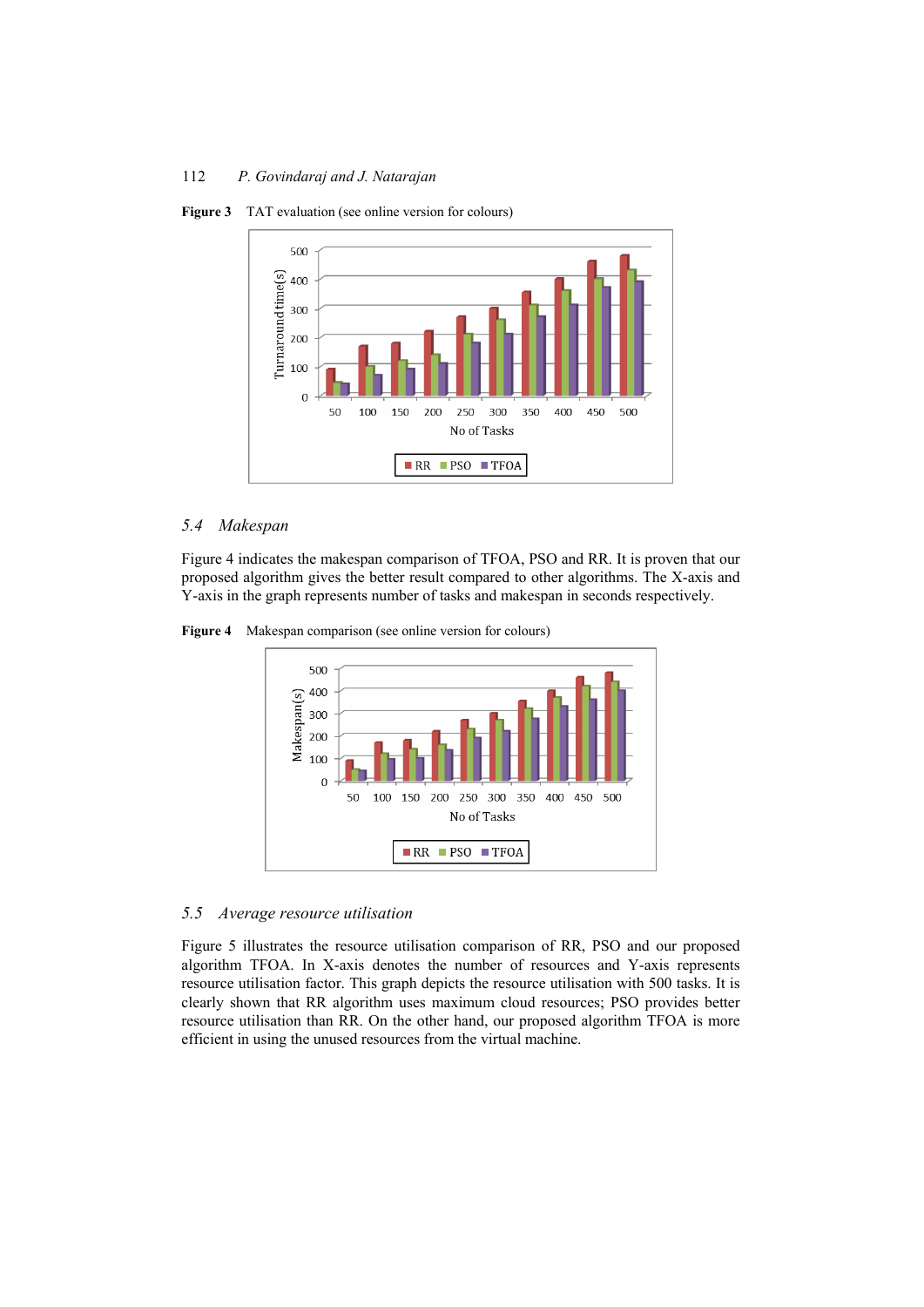

**Figure 5** Average resource utilisation (see online version for colours)

#### **6 Conclusions**

Task scheduling has been considered as the most critical problem in cloud computing. An optimised scheduling increases the performance of task scheduling in a cloud environment. A novel, TFOA is implemented for scheduling the tasks on the most trustworthy resources. AHP method is used for finding the priority of tasks. The proposed TFOA outperforms the existing algorithms such as RR, PSO. Performance evaluation is done on makespan, TAT and resource utilisation with existing algorithms and it is shown that the TFOA provides the better outputs in terms of minimising the makespan, TAT and maximising the resource utilisation.

#### **References**

- Allah, R.M.R. (2016) 'Hybridization of fruit fly optimization algorithm and firefly algorithm for solving nonlinear programming problems', *Int. J. Swarm Intel. Evol. Comput.*, Vol. 5, p.134, DOI: 10.4172/2090-4908.1000134.
- Błażewicz, J., Ecker, K.H., Pesch, E., Schmidt, G. and Weglarz, J. (2013) *Scheduling Computer and Manufacturing Processes*, Springer Science & Business Media.
- Choudhary, M. and Peddoju, S.K. (2012) 'A dynamic optimization algorithm for task scheduling in cloud environment', *International Journal of Engineering Research and Applications (IJERA)*, Vol. 2, No. 3, pp.2564–2568.
- Dehkordi, S.T. and Bardsiri, V.K. (2015) 'Optimization task scheduling algorithm in cloud computing', *Journal of Advances in Computer Engineering and Technology*, Vol. 1, No. 3, p.17–22.
- Habibi, M. and Navimipour, N.J. (2016) 'Multi-objective task scheduling in cloud computing using an imperialist competitive algorithm', *International Journal of Advanced Computer Science & Applications*, Vol. 1, No. 7, pp.289–293.
- Karger, D., Stein, C. and Wein, J. (1998) 'Scheduling algorithms', in *Algorithms and Theory of Computation Handbook*, 9pp, Article ID 108768 [online] http://dx.doi.org/10.1155/2013/ 108768.
- Kumari, E. and Monika, P. (2015) 'Review on task scheduling algorithms in cloud computing', *International Journal of Science, Environment, and Technology*, Vol. 4, No. 2, pp.433–439.